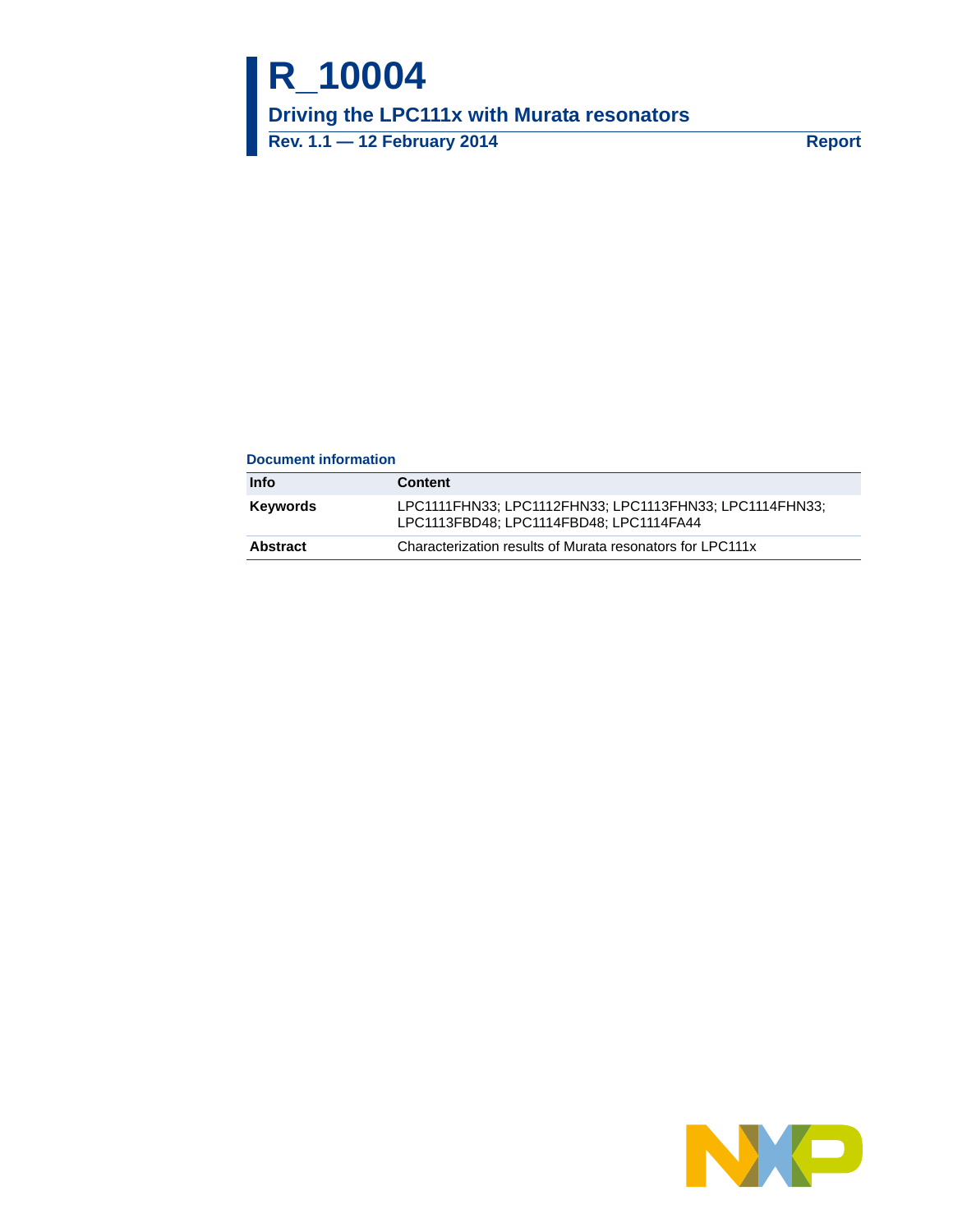#### **Driving the LPC111x with Murata resonators**

#### **Revision history**

| Rev | <b>Date</b> | <b>Description</b>                                                                                      |
|-----|-------------|---------------------------------------------------------------------------------------------------------|
| 1.1 | 20140212    | Corrected link; removed /xxx suffix from part types listed in document information keywords<br>section. |
|     | 20100504    | Initial release                                                                                         |

## **Contact information**

For more information, please visit: **http://www.nxp.com**

For sales office addresses, please send an email to: **salesaddresses@nxp.com**

R\_10004 **All information provided in this document is subject to legal disclaimers.** © NXP B.V. 2014. All rights reserved.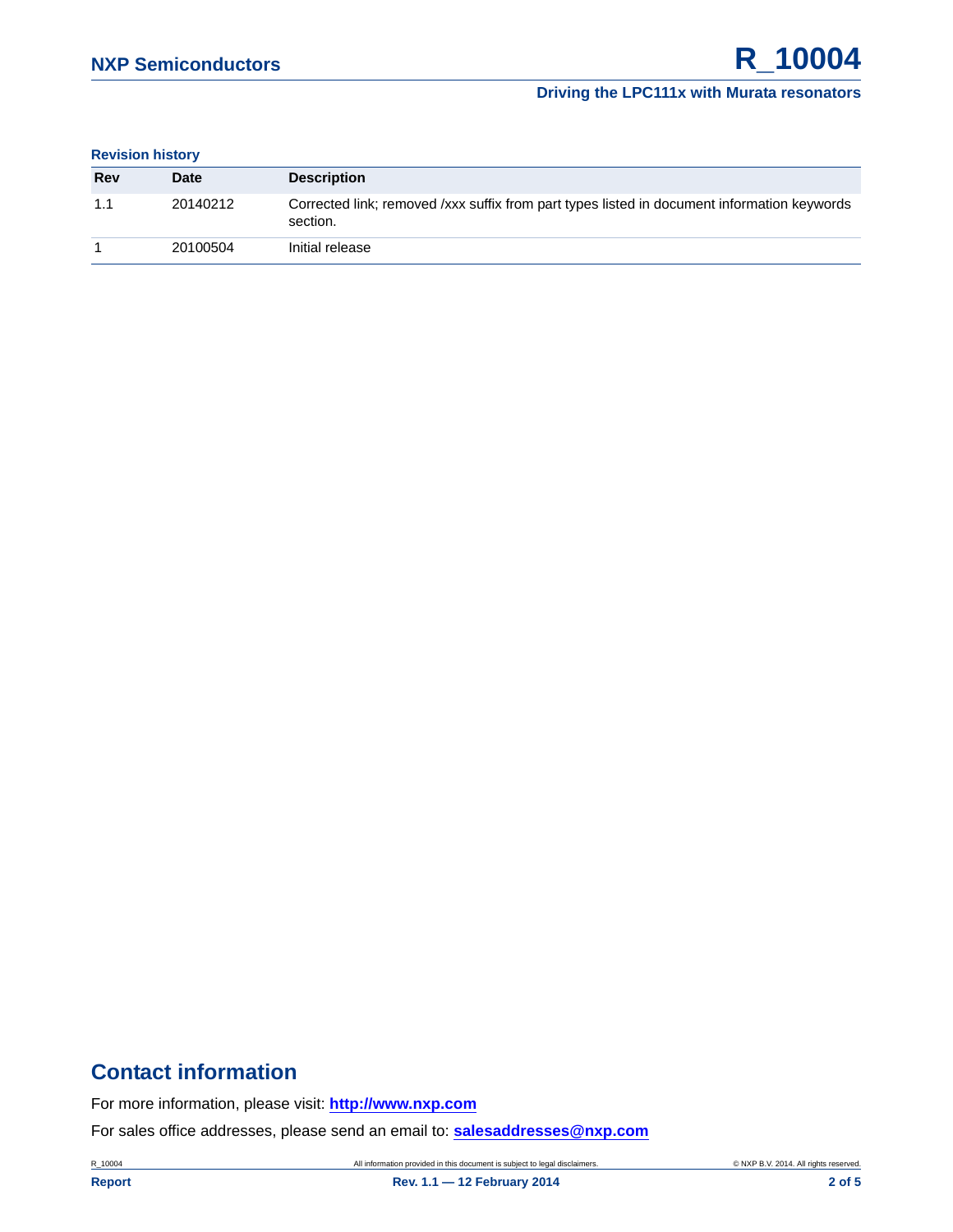## <span id="page-2-1"></span>**1. Introduction**

The LPC111x series microcontrollers are based on the ARM Cortex-M0 core operating at frequencies of up to 50 MHz. These low power 32-bit microcontrollers feature serial interfaces including UART, and I<sup>2</sup>C.

The LPC111x devices have an integrated IRC oscillator. On the LPC111x, the IRC is nominally 12 MHz and accurate within 1 % over temperature and voltage. Many applications can utilize the IRC as the clock source; others may use a suitable crystal for more accuracy, particularly for CAN and USB applications. The LPC111x devices can also use a resonator as a clock source.

## <span id="page-2-2"></span>**2. Characterization results**

Based on characterization results, the following table details the most suitable devices available from Murata. Note that devices from other manufacturers can also be used.

*V<sub>DD</sub>:* 1.8 *V* to 3.6 *V;*  $-40$  to +85 <sup>°</sup>C

| <b>Device</b>      | Freq.<br>[MHz] | Type       | <b>Part number</b> | <b>Supply</b><br>voltage range | Temp. range     |
|--------------------|----------------|------------|--------------------|--------------------------------|-----------------|
| LPC1111            | 2              | <b>SMD</b> | CSTCC2M00G56-R0    | 1.8 to $3.6$                   | $-40$ to +85 °C |
| LPC1112<br>LPC1113 | 4              |            | CSTCR4M00G55-R0    |                                |                 |
| LPC1114            | 8              |            | CSTCE8M00G55-R0    |                                |                 |
|                    | 12             |            | CSTCE12M0G55-R0    |                                |                 |
|                    | 16             |            | CSTCE16M0V53-R0    |                                |                 |
|                    | 25             |            | CSTCW25M0X51-R0    |                                |                 |
|                    |                |            |                    |                                |                 |

<span id="page-2-0"></span>[1] These resonators have load capacitors included so external load capacitors are not necessary. Suffix indicates packaging style.

SMD type[ -R0:Plastic tape package( $\varnothing$  = 180mm), -B0:Bulk]

For more information and a detailed report please go to the Murata website

[http://search.murata.co.jp/Ceramy/ICsearchAction.do?sLang=en](http://www.nxp.com/redirect/search.murata.co.jp)

and search for 'LPC'.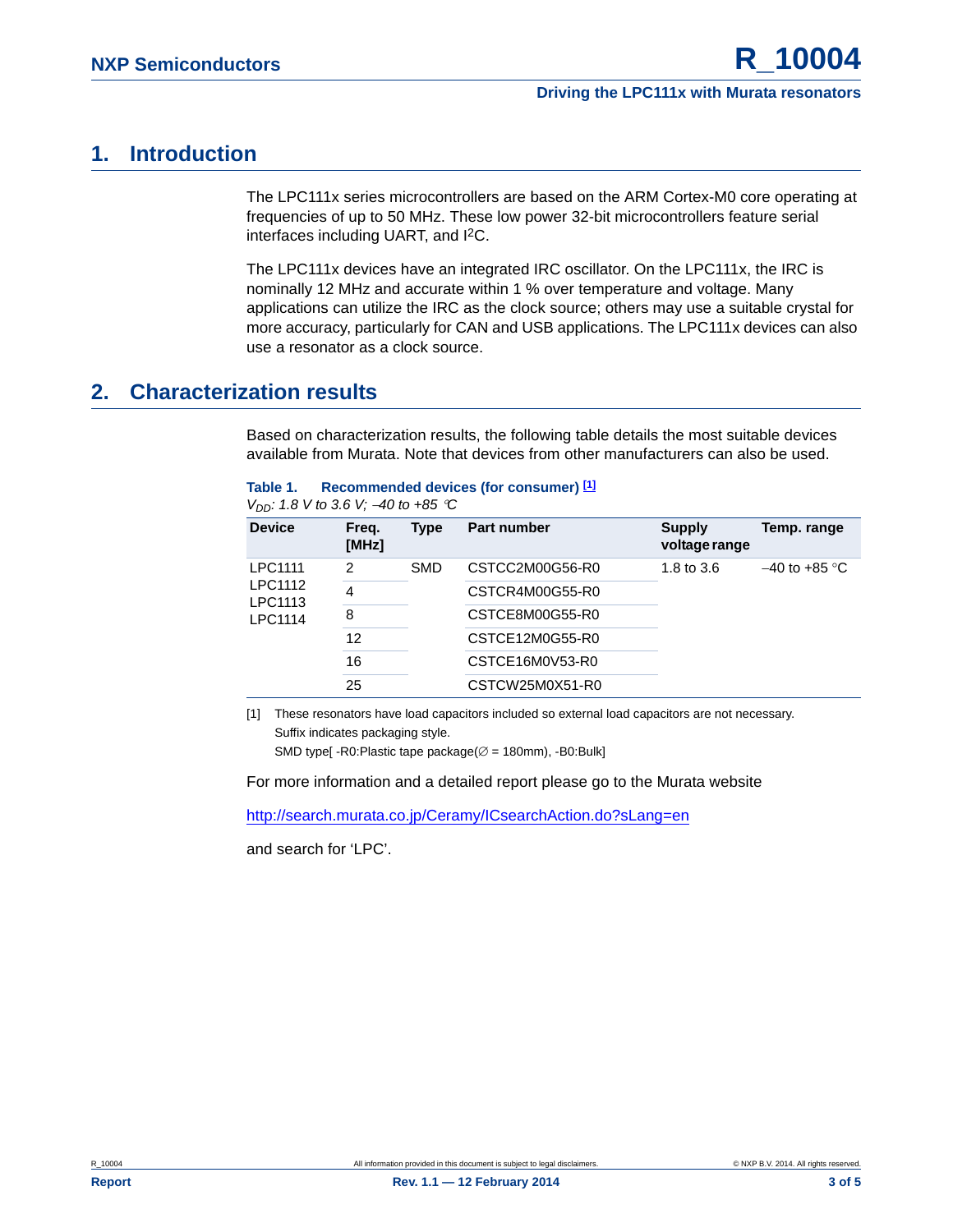#### **Driving the LPC111x with Murata resonators**

## <span id="page-3-0"></span>**3. Legal information**

## <span id="page-3-1"></span>**3.1 Definitions**

**Draft —** The document is a draft version only. The content is still under internal review and subject to formal approval, which may result in modifications or additions. NXP Semiconductors does not give any representations or warranties as to the accuracy or completeness of information included herein and shall have no liability for the consequences of use of such information.

## <span id="page-3-2"></span>**3.2 Disclaimers**

**Limited warranty and liability —** Information in this document is believed to be accurate and reliable. However, NXP Semiconductors does not give any representations or warranties, expressed or implied, as to the accuracy or completeness of such information and shall have no liability for the consequences of use of such information. NXP Semiconductors takes no responsibility for the content in this document if provided by an information source outside of NXP Semiconductors.

In no event shall NXP Semiconductors be liable for any indirect, incidental, punitive, special or consequential damages (including - without limitation - lost profits, lost savings, business interruption, costs related to the removal or replacement of any products or rework charges) whether or not such damages are based on tort (including negligence), warranty, breach of contract or any other legal theory.

Notwithstanding any damages that customer might incur for any reason whatsoever, NXP Semiconductors' aggregate and cumulative liability towards customer for the products described herein shall be limited in accordance with the *Terms and conditions of commercial sale* of NXP Semiconductors.

**Right to make changes —** NXP Semiconductors reserves the right to make changes to information published in this document, including without limitation specifications and product descriptions, at any time and without notice. This document supersedes and replaces all information supplied prior to the publication hereof.

**Suitability for use —** NXP Semiconductors products are not designed, authorized or warranted to be suitable for use in life support, life-critical or safety-critical systems or equipment, nor in applications where failure or

malfunction of an NXP Semiconductors product can reasonably be expected to result in personal injury, death or severe property or environmental damage. NXP Semiconductors and its suppliers accept no liability for inclusion and/or use of NXP Semiconductors products in such equipment or applications and therefore such inclusion and/or use is at the customer's own risk.

**Applications —** Applications that are described herein for any of these products are for illustrative purposes only. NXP Semiconductors makes no representation or warranty that such applications will be suitable for the specified use without further testing or modification.

Customers are responsible for the design and operation of their applications and products using NXP Semiconductors products, and NXP Semiconductors accepts no liability for any assistance with applications or customer product design. It is customer's sole responsibility to determine whether the NXP Semiconductors product is suitable and fit for the customer's applications and products planned, as well as for the planned application and use of customer's third party customer(s). Customers should provide appropriate design and operating safeguards to minimize the risks associated with their applications and products.

NXP Semiconductors does not accept any liability related to any default, damage, costs or problem which is based on any weakness or default in the customer's applications or products, or the application or use by customer's third party customer(s). Customer is responsible for doing all necessary testing for the customer's applications and products using NXP Semiconductors products in order to avoid a default of the applications and the products or of the application or use by customer's third party customer(s). NXP does not accept any liability in this respect.

**Export control —** This document as well as the item(s) described herein may be subject to export control regulations. Export might require a prior authorization from competent authorities.

## <span id="page-3-3"></span>**3.3 Trademarks**

Notice: All referenced brands, product names, service names and trademarks are the property of their respective owners.